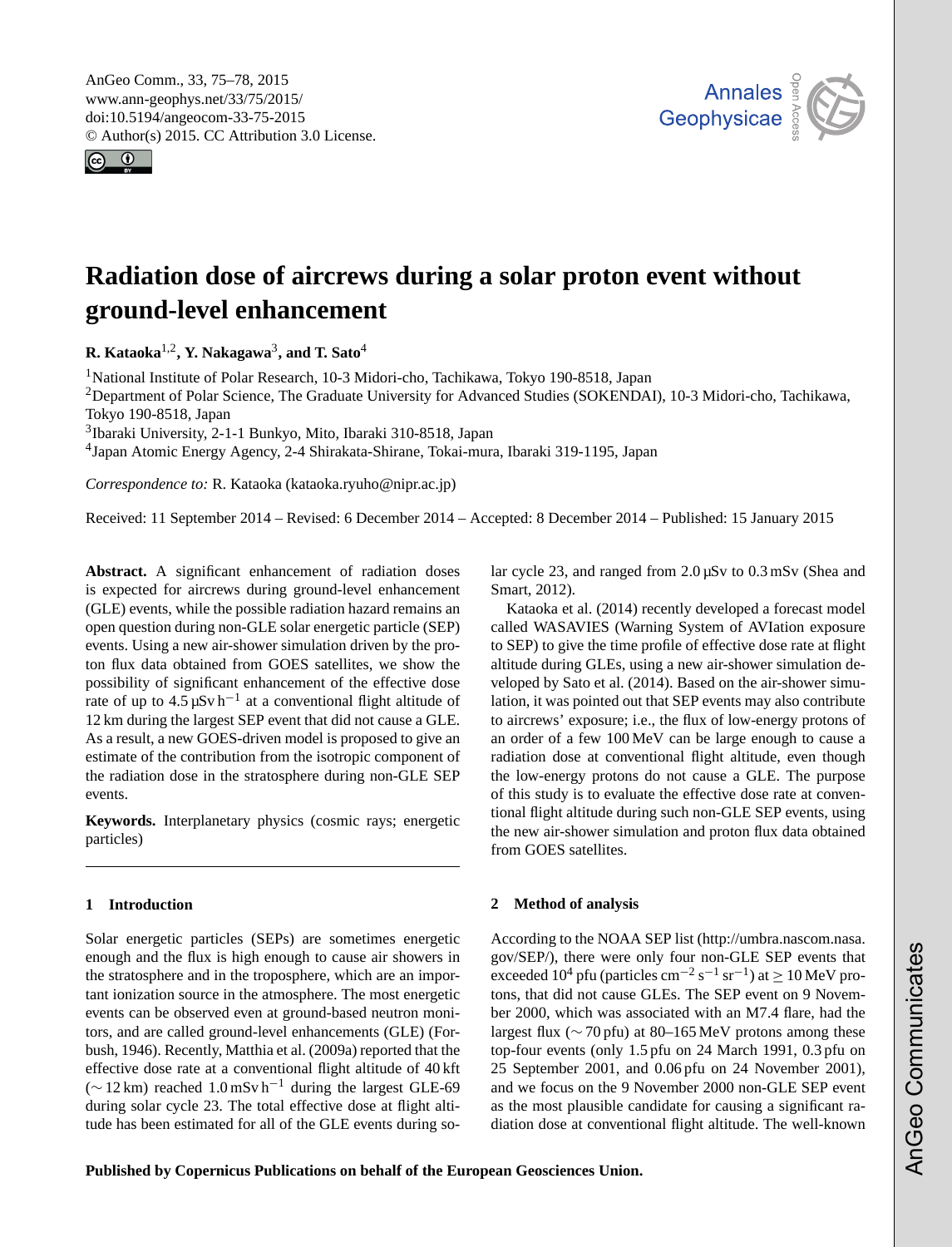

**Figure 1.** Examples of 5 min averaged proton spectra for the non-GLE SEP event (left) and the GLE-70 event (right). Dotted lines show the energy of the pre-calculated mono-energetic protons by Sato et al. (2014).



**Figure 2.** Simulated (diamonds) and observed (crosses) increase count rate at the McMurdo neutron monitor during the non-GLE SEP event (left) and during the GLE-70 event (right).

GLE-70 of 13 December 2006, which was the third-largest GLE event during solar cycle 23 (Shea and Smart, 2012), is also evaluated as a reference.

We use the simulation method developed by Sato et al. (2014), in which the radiation dose is calculated by using the response function generated for mono-energetic protons on the basis of an air-shower simulation performed with PHITS (Particle and Heavy Ion Transport code System) version 2.52 (Sato et al., 2013). INCL (The Liege Intranuclear Cascade model) version 4.6 (Boudard et al., 2013) is employed as the default nuclear reaction model for intermediate-energy neutrons in PHITS 2.52. The simulation method of Sato et al. (2014) is capable of quantitatively evaluating the altitude-dependent effective dose rate as well as the increase count rate at ground-based neutron monitors for both GLE events and for non-GLE events by preparing the input data as the proton spectra at the top of the atmosphere (TOA) of 86 km in altitude.

The proton spectra at TOA are calculated from the GOES-11 proton flux data obtained at geosynchronous orbit (GEO) as follows. We assume that the ratio of proton fluxes at GEO and at TOA in the polar region as 0.4 as a common value for all of the energy ranges; i.e., we used the cor-



**Figure 3.** Simulated effective dose rate at 12 km altitude at the polar region during the non-GLE SEP event (left) and during the GLE-70 event (right).

rected proton flux of GOES-EPS P4 (15–44 MeV), P5 (40– 80 MeV), and P6 (80–165 MeV) channels as the proton flux at TOA by simply multiplying the "penetration factor" of 0.4. The GOES-EPS P7 (165–500 MeV) channel is not employed because the assumption of constant flux for this relatively broad energy range may induce an inaccuracy in the calculation. Instead, we use the proton flux of the GOES-HEPAD P8 (350–420 MeV), P9 (420–510 MeV), and P10 (510–700 MeV) channels with the same penetration factor, and linearly interpolate the proton flux between the P6 and P8 channels on a log–log scale. The GOES-HEPAD P11  $(> 700 \,\text{MeV})$  channel is omitted because its upper limit energy is not specified. Examples of proton spectra at TOA for the non-GLE SEP event and the GLE-70 event are shown in Fig. 1. Note that the results shown in this paper can be used for a different penetration factor by linear scaling.

The assumed penetration factor of 0.4 is selected in this paper by finding the largest value not to cause a simulated GLE in the non-GLE SEP event on 9 November 2000, and to cause a simulated GLE in the GLE-70 event. In reality, however, the proton fluxes at GEO and at TOA do not have such a simple relationship (Bornebusch et al., 2010), and further careful investigations are needed to understand the actual balance between the mirroring and geometrical focusing of energetic protons in the complex geomagnetic field. Also, it has been shown that GLEs have an anisotropic component in their initial phase, and the dose rates at certain locations are expected to have been much higher than what is calculated in this work (see Matthia et al., 2009b; Meier and Matthia, 2014). It is therefore important to note that using the data from GOES alone cannot give a complete picture of the event and its impact over all longitudes and latitudes, and our method is limited to estimating the contribution from the isotropic component.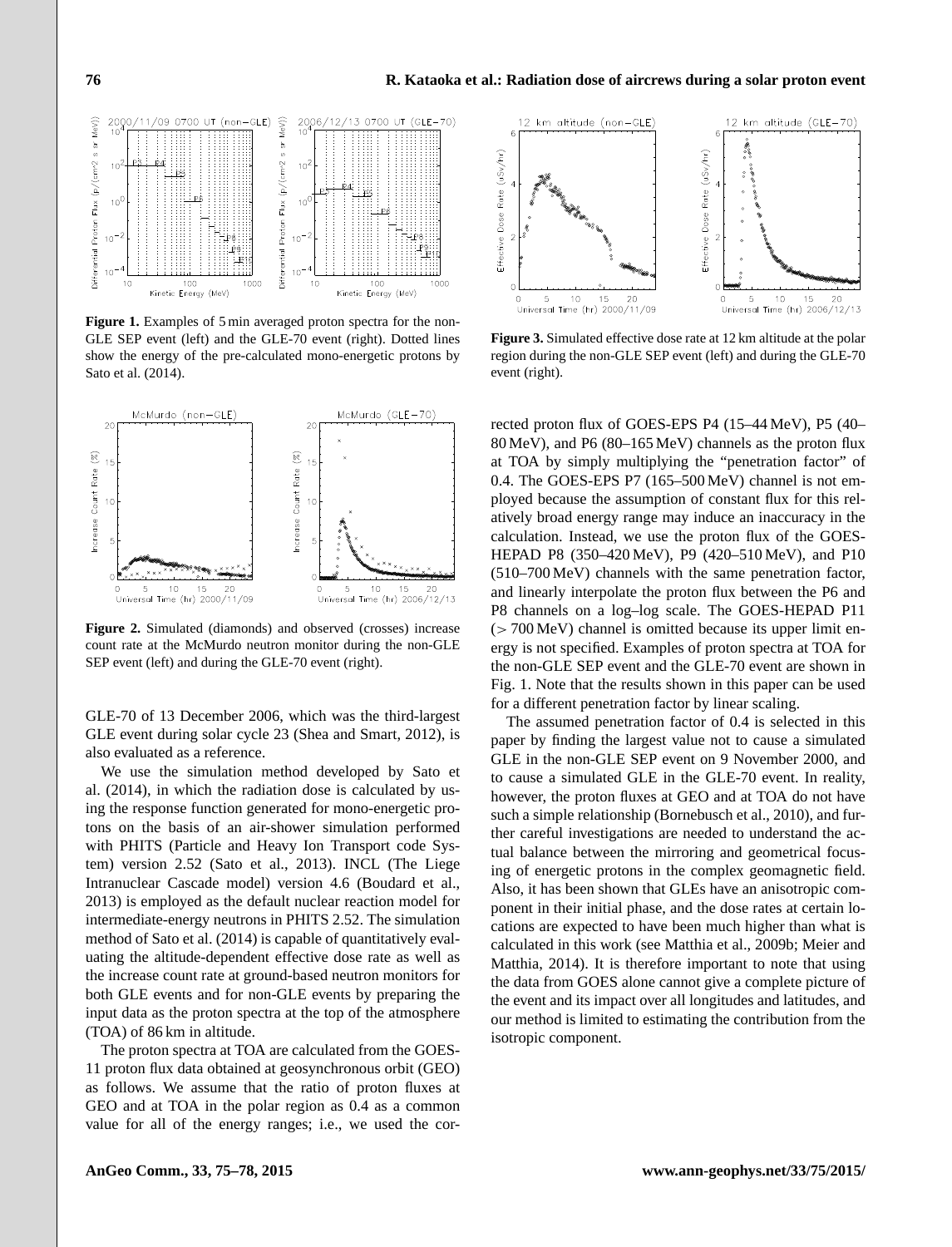

**Figure 4.** Simulated total effective dose at various altitudes during the non-GLE event (diamonds) and during the GLE-70 event (crosses) for 24 h.

## **3 Results**

Figure 2 shows the result of the comparison between simulated and observed increase count rates during the non-GLE SEP event on 9 November 2000 and the GLE-70 event on 13 December 2006 at McMurdo station. The increase count rate is defined in this paper as the neutron monitor count rate above the mean value of the previous day. The simulated increase count rate is an order of the approximate noise level of 100 cph for the non-GLE SEP event. For the GLE-70 event, the increase count rate significantly exceeds the noise level, but it is lower than that of observed values, which is reasonable considering that we omitted the expected additional counts from very energetic particles of greater than 700 MeV for this particular GLE-70 event.

Figure 3 shows the result of a simulated effective dose rate at 12 km altitude in the polar region during the non-GLE SEP and GLE-70 events. It is found that the effective dose rate during the non-GLE SEP event can be up to  $4.5 \mu Sv h^{-1}$ . This value is comparable to the maximum effective dose rate during the GLE-70 event, approximately 5.8  $\mu$ Sv h<sup>-1</sup>, instead of the large difference in the increase count rates between the two events as shown in Fig. 2. As a reference value, it is also worthwhile to note that the ambient dose equivalent rate during solar minimum (2006–2008) was  $\sim$  9 uSv h<sup>-1</sup> in the polar region at 41 K feet altitude (Meier et al., 2009).

Figure 4 shows 24 h integrated total effective doses during the non-GLE SEP and GLE-70 events. In order to consider the additional shielding due to airframe, we assume that the thickness of the airframe is  $10 \text{ g cm}^{-2}$ , and we ignore the dose contribution from less than 100 MeV protons. The total effective dose largely changes depending on the altitude, especially at around the conventional flight altitude; e.g., an increase in flight altitudes from 9.5 to 14 km results in an increase in the total effective dose by nearly 1 order of magnitude. The total effective dose of the non-GLE SEP event is found to be up to 0.03 mSv at an altitude of 12 km. The total effective dose for the non-GLE SEP event is more enhanced against a GLE event at higher altitude.

During one flight, the aircraft is at high latitudes and high altitudes only for a couple of hours. The calculated dose is only a theoretical value, and is not the actual radiation exposure of an aircrew during such an event. In order to estimate the total dose for a flight, one needs to take into account the flight durations and flight profiles.

#### **4 Summary and discussion**

We showed the possibility of significant enhancement of the radiation dose at conventional flight altitude during the largest SEP event that did not cause a GLE. It is important to note, however, that the SEP event on 9 November 2000 is the only such event we found so far using the GOES data after 1976. Such powerful non-GLE SEP events are therefore very rare, and rarer than GLEs.

As a next step, we extend this study to find similar but significantly weaker SEP events, and to evaluate the possible total impact on the atmosphere that may show dynamical change over solar cycles. This attempt gives a plausible altitude-dependent energy deposition rate by solar protons in the stratosphere, and the realistic limitation would contribute to understanding the fundamental mechanism for connecting the space environment and the planetary atmosphere.

*Acknowledgements.* We thank Terry Onsager of NOAA for his advice on analyzing the GOES data. GOES data are provided by NOAA/NGDC. Neutron monitors of the Bartol Research Institute are supported by NSF grant ATM-0000315. The production of this paper was supported by an NIPR publication subsidy. This work was supported by JSPS KAKENHI Grant Number 26106006.

Topical Editor K. Hosokawa thanks one anonymous referee for his/her help in evaluating this paper.

#### **References**

- Bornebusch, J. P., Wissing, J. M., and Kallenrode, M.-B.: Solar particle precipitation into the polar atmosphere and their dependence on hemisphere and local time, Adv. Space Res., 45, 632–637, 2010.
- Boudard, A., Cugnon, J., David, J. C., Leray, S., and Mancusi, D.: New potentialities of the Liege intranuclear cascade model for reactions induced by nucleons and light charged particles, Phys. Rev. C, 87, 014606, doi[:10.1103/PhysRevC.87.014606,](http://dx.doi.org/10.1103/PhysRevC.87.014606) 2013.
- Forbush, S. E.: Three unusual cosmic-ray increases possibly due to charged particles from the Sun, Phys. Rev., 70, 771–772, 1946.
- Kataoka, R., Sato, T., Kubo, Y., Shiota, D., Kuwabara, T., Yashiro, S., and Yasuda, H.: Radiation dose forecast of WASAVIES during ground level enhancement, Space Weather, 12, 380–386, doi[:10.1002/2014SW001053,](http://dx.doi.org/10.1002/2014SW001053) 2014.
- Matthia, D., Heber, B., Reitz, G., Meier, M., Sihver, L., Berger, T., and Herbst, K.: Temporal and spatial evolution of the solar energetic particle event on 20 January 2005 and resulting radiation doses in aviation, J. Geophys. Res., 114, A08104, doi[:10.1029/2009JA014125,](http://dx.doi.org/10.1029/2009JA014125) 2009a.